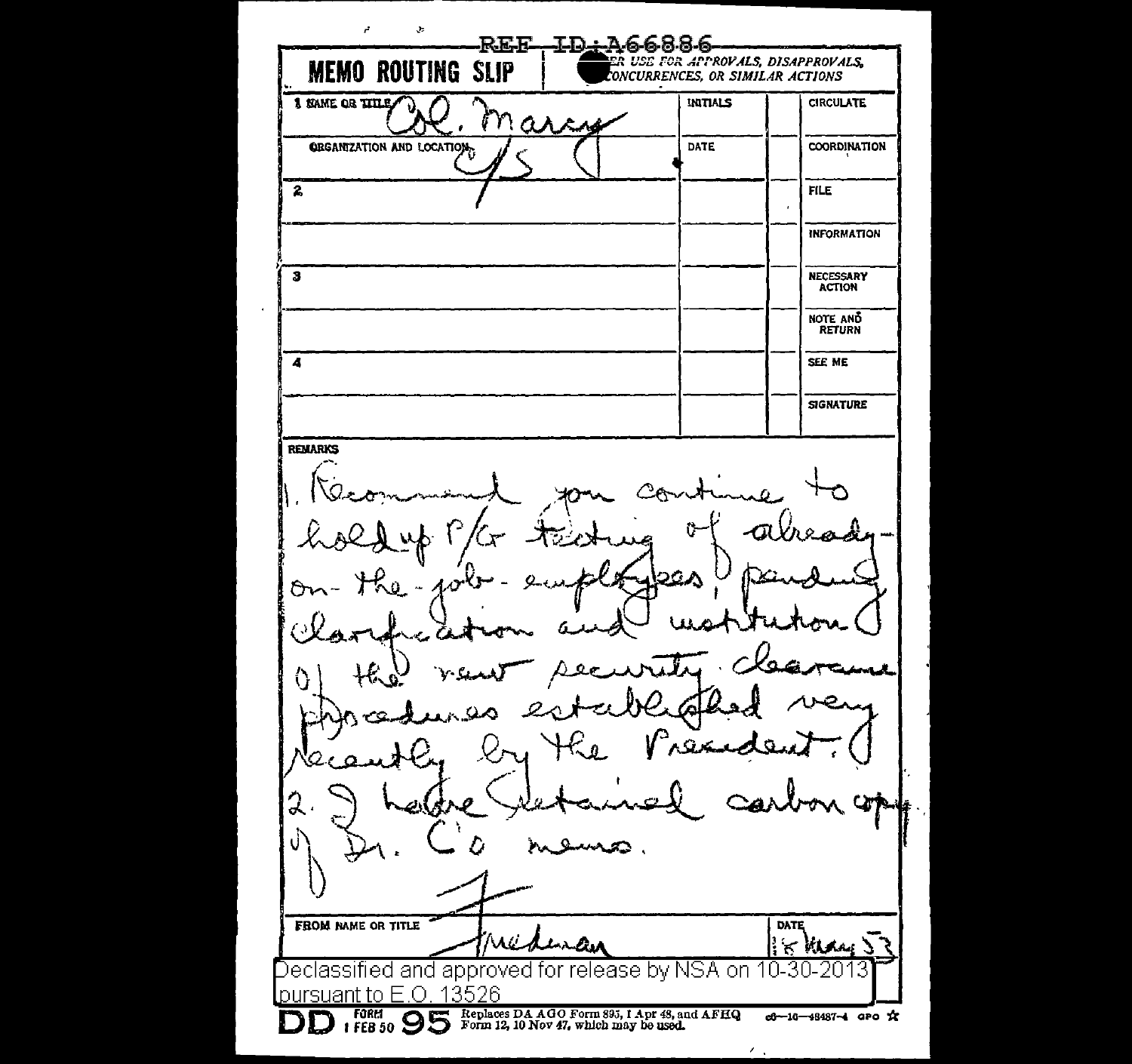ID:A66886.1 AFORMALIO

 $-11$  MAY 1953

**印刷字主播调节 出** SECURITY INFORMATIO

**New 11e-608** 

يسويد<br>سائنسگاههاي است.<br>سائنسگاههاي است.

**CALCOLARDIN FOR THE CHIEF OF STAFF** 

SUBJECT: The Polygraph

**References:** 

- (a) Report: The Polygraph, dated 7 Hev. 1952, by Raven, Campaigne, Shinn, and Shaw.
	- (b) Memo from Chief of staff dated 3 April 1953 to Raven, Campaigne, Shinn, and Shaw.

1. Thank you for your acknowledgement of our report. In erder to insure that there be no misunderstanding of my ewn present attitude on this subject, I am writing this memory norm. The epision expressed here is to some extent contrary to the expressed in reference (a). More extended thought, seme conversations with various people by when many further considerations were raised, and two mere visite to the Personnel Interview Branch, have caused me to change my mind.

2. The polygraph will disclose information the Agency does mat want to have. Minor devogatory data will appear about persons whe are serving well and capably, and who have demonstrated their layelty and reliability over 5 or 10 year periods. This minor deregatory date will take on more and mome significance the longer it is thought abomt. and in the end the Agency will lose the serviews of people it can ill spare. There will be something against almost everyone. There will be a tendency on each pelygraph survey to eliminate those with the mest deregatory informatien. Each man ean empett to be botten man sventually. This will happen even though initially the *agency firmly reselves* that it will not. The present rate of turn-dewns of military convergions illustrates what could habren.

3. Morale will suffer extensively if these interviews are given repeatedly. The atmosphere of "all right this time, but will get you next time" is unavoidable. Every man in the place will start lecting for a fob "just in case". When he finds one he will be feeed with a decision; should he pass up this opportunity to leave, or should he tern the job down and risk having none after the maxt polygraph test? Since he has seen pacple separated who he was cartain were not rinks, he will feel this way even though he is concealing nothing. What a temptation to accept any offer with real security!

4. What now looks to the Agency to be real reassurance will turn ... out not to be so. Some rugged individuals will refuse to take the point graph. Others will be unable to take it, due to physical or memtal in capacity. Some interviews will be unresolved or incomelusive. Furtherest. more, as the international situation changes, it will always seem that with the right questions have not yet been asked. The polygraph is nearbed.

计过程 医额神经